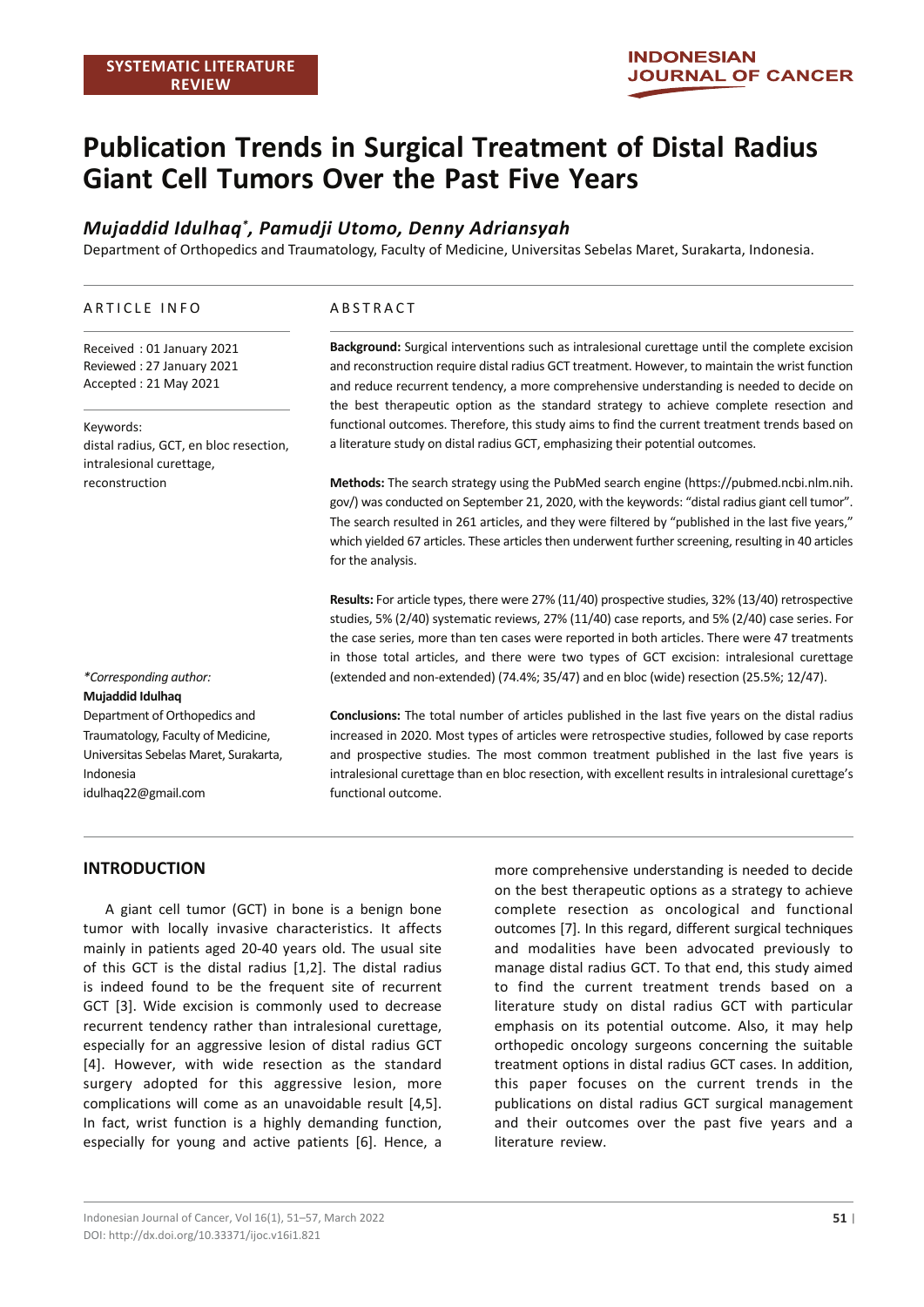#### **METHODS**

The search strategy used the PubMed search engine (https://pubmed.ncbi.nlm.nih.gov/). It was conducted on September 21, 2020, with the term keywords "distal radius giant cell tumor". The search yielded a total of 261 articles and filtered by "published in the last five years," resulting in 67 articles. We specified the study characteristics in the distal radius giant cell tumor treatments in humans. The selected articles underwent further screening, and we excluded the same articles, inaccessible articles, non-English (Chinese) articles, and irrelevant articles due to incorrect anatomy and incorrect disease. Finally, we had 40 articles to be included in the analysis.

All human studies included all types of articles on the operative treatment of distal radius GCT, such as case reports, retrospectives, prospective, systematic reviews, meta-analyses, and therapeutic studies. Then, Microsoft Excel (Office 2019, Microsoft) was utilized for the database. Treatment strategy and demographic data were loaded and analyzed using Microsoft Excel. All selected articles were reviewed systematically and studied to find evidence of the methods using key questions formulated for their participants, interventions, study designs, outcomes, and critical appraisal. This study's results were then also interpreted qualitatively.

#### **RESULTS**

The search resulted in a total of 261 articles and filtered by published in the last five years. We also excluded the same articles, inaccessible articles, and non-English-language articles, as shown in the flowchart (**Figure 1**).

**Figure 2** shows the annual distribution of publications. The number of operative treatments on GCT distal radius articles was 40 in the last five years. The most significant number of publications was in 2020. Thus, there has been an increase in the number of articles published since 2015. Also, there were 37 active authors during five years (2015–2020).

For the article types, the most common study design was a retrospective study. There were 27% (11/40) prospective studies, 32% (13/40) retrospective studies, 5% (2/40) systematic reviews, 27% (11/40) case reports, and 5% (2/40) case series. For the case series, more than ten cases were reported in both articles (**Figure 3**).

There were 47 treatments in those total articles, and there were two types of GCT excision: intralesional curettage (extended and non-extended) (74.4%; 35/47)



Figure 1. A flow diagram showing the results of the search process

and en bloc (wide) resection (25.5%; 12/47). It can be seen that the most common excision is intralesional curettage. All curettages were reconstructed with cementing. Meanwhile, en bloc resections were constructed using variable methods, such as prosthesis arthroplasty 17.1% (6/35), vascularized fibular graft 8.6% (3/35), non-vascularized fibular graft 28.6% (10/35), centralization ulna 8.6% (3/35), ulnar translocation 11.4% (4/35), radiocarpal arthrodesis 20% (7/35), and allograft 8.6% (3/35). The reconstructed treatment composition is described in **Figure 4**.

The outcome assessment of each treatment employed the musculoskeletal tumor society (MSTS) score, the disabilities of the arm, shoulder, and hand (DASH) score, the Mayo wrist score, and the visual analogue scale (VAS) to assess pain and GCT recurrence during follow-up.

Evaluation of the treatment based on the score used in each publication is shown in **Table 1**. The scoring system was used to assess the treatment outcome and also the result of each publication.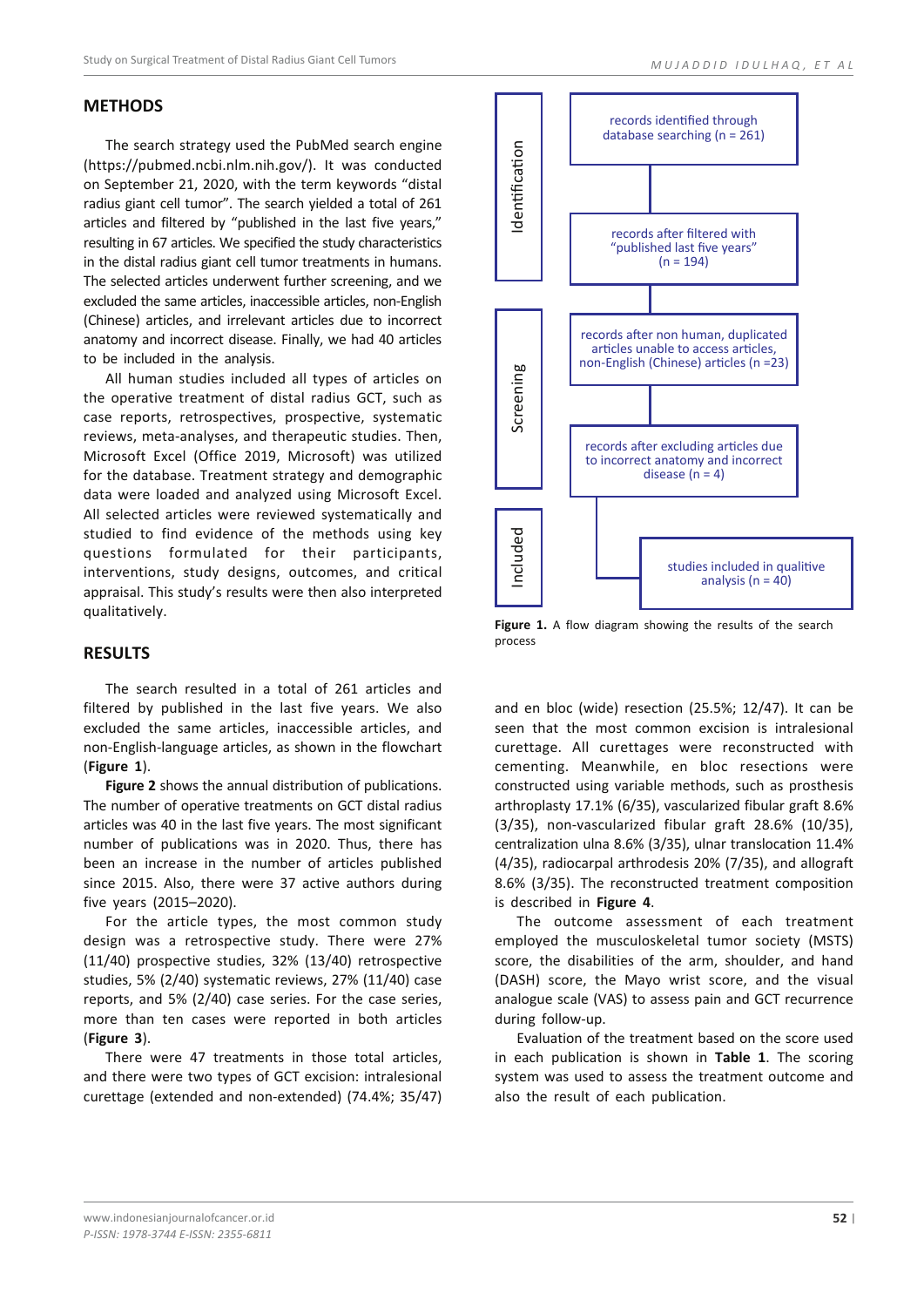

**Figure 2.** The number of Distal radius GCT operative treatment publications by year.



**Figure 3.** Article types in five years publication



**Figure 4.** Reconstruction after en bloc resection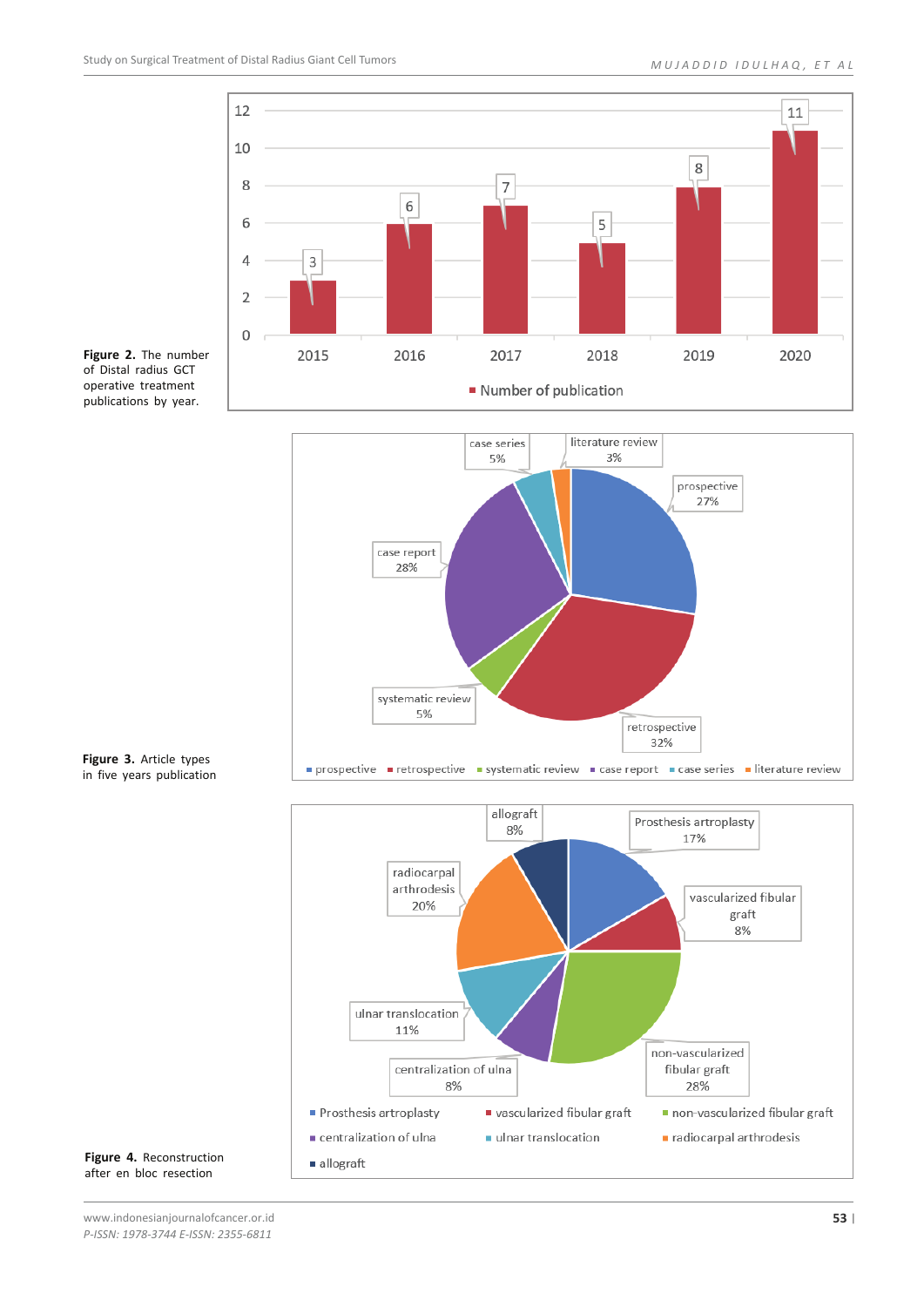#### **Table 1.** The outcome of reconstruction after en bloc resection treatment based on each author's publication

| <b>Authors</b>                   | Cases | <b>Treatment</b>                                                                                     | <b>Outcome</b>                                                                          |
|----------------------------------|-------|------------------------------------------------------------------------------------------------------|-----------------------------------------------------------------------------------------|
| Wang et al. [8]                  | 39    | en bloc resection and arthrodesis                                                                    | union,<br>DASH score 9,<br>MSTS score 29                                                |
| Zhang et al. [9]                 | 11    | en bloc resection and custom prosthetic<br>replacement                                               | MSTS score 80,3%                                                                        |
| Qi et al. [10]                   | 12    | en bloc resection and reconstruction with<br>non-vascularized proximal fibular autograft             | Union<br>MSTS 25.23,<br>DASH 13                                                         |
| Yang et al. [11]                 | 17    | en bloc resection and reconstruction with<br>vascularized proximal fibular autograft                 | Union<br>pain-free<br>excellent in functional                                           |
| Zhang et al. [12]                | 8     | en bloc resection and wrist arthrodesis<br>reconstruction                                            | Union<br>DASH 48.9,                                                                     |
| Zhang et al. [13]                | 27    | en bloc resection and reconstruction with<br>non-vascularized proximal fibular autograft             | union<br>MSTS 25.9%,                                                                    |
| Meena et al. [14]                | 10    | en bloc resection and wrist fusion through<br>centralization of ulna                                 | Union<br>loss of wrist motion                                                           |
| Wang et al. [15]                 | 10    | en bloc resection and unipolar prosthesis                                                            | infection complication<br>occasional pain                                               |
| Shanchez-Torres et al.<br>$[16]$ | 1     | en bloc resection and ulnar centralization<br>and ulnocarpal arthrodesis                             | union,<br>limited function<br>painless                                                  |
| Mozaffarian et al. [17]          | 7     | en bloc resection and proximal fibular<br>arthroplasty                                               | none recurrent<br>good function                                                         |
| Cao et al. [18]                  | 48    | en bloc resection and reconstruction with<br>non-vascularized proximal fibula                        | Union                                                                                   |
| Wiratnaya et al. [19]            | 1     | en bloc resection and reconstruction with<br>non-vascularized fibular graft                          | Union<br>DASH 9.2,<br>Mayo 90                                                           |
| Salunke et al. [20]              | 25    | en bloc resection and reconstruction with<br>ulnar translocation and wrist ulnocarpal<br>arthrodesis | MSTS 24,<br>union                                                                       |
| Luchetti et al. [21]             | 1     | en bloc resection and reconstruction with<br>iliac bone allograft and radiocarpal<br>arthrodesis     | Union                                                                                   |
| Lu et al. [22]                   | 11    | en bloc resection and reconstruction with<br>an uncemented 3D printed titanium<br>prosthesis         | reduced pain<br>DASH 18.7,<br>Mayo 72,<br>no complication                               |
| Vyas et al. [23]                 | 20    | en bloc resection and reconstruction with<br>translocation of ulna                                   | Union<br>good functional outcome                                                        |
| Qu et al. [24]                   | 21    | en bloc resection with wrist arthrodesis                                                             | MSTS 93<br>arthrodesis better grip strength and<br>functional outcome than arthroplasty |
|                                  |       | en bloc resection with wrist arthroplasty                                                            | MSTS 93                                                                                 |
| Gulia et al. [25]                | 12    | en bloc resection and reconstruction with<br>wrist arthrodesis                                       | union,<br><b>MSTS 25,</b>                                                               |
| Ruatti et al. [26]               | 1     | en bloc resection and allograft<br>reconstruction                                                    | MTS score 88%,<br>DASH 6,<br>good functional and grip<br>union                          |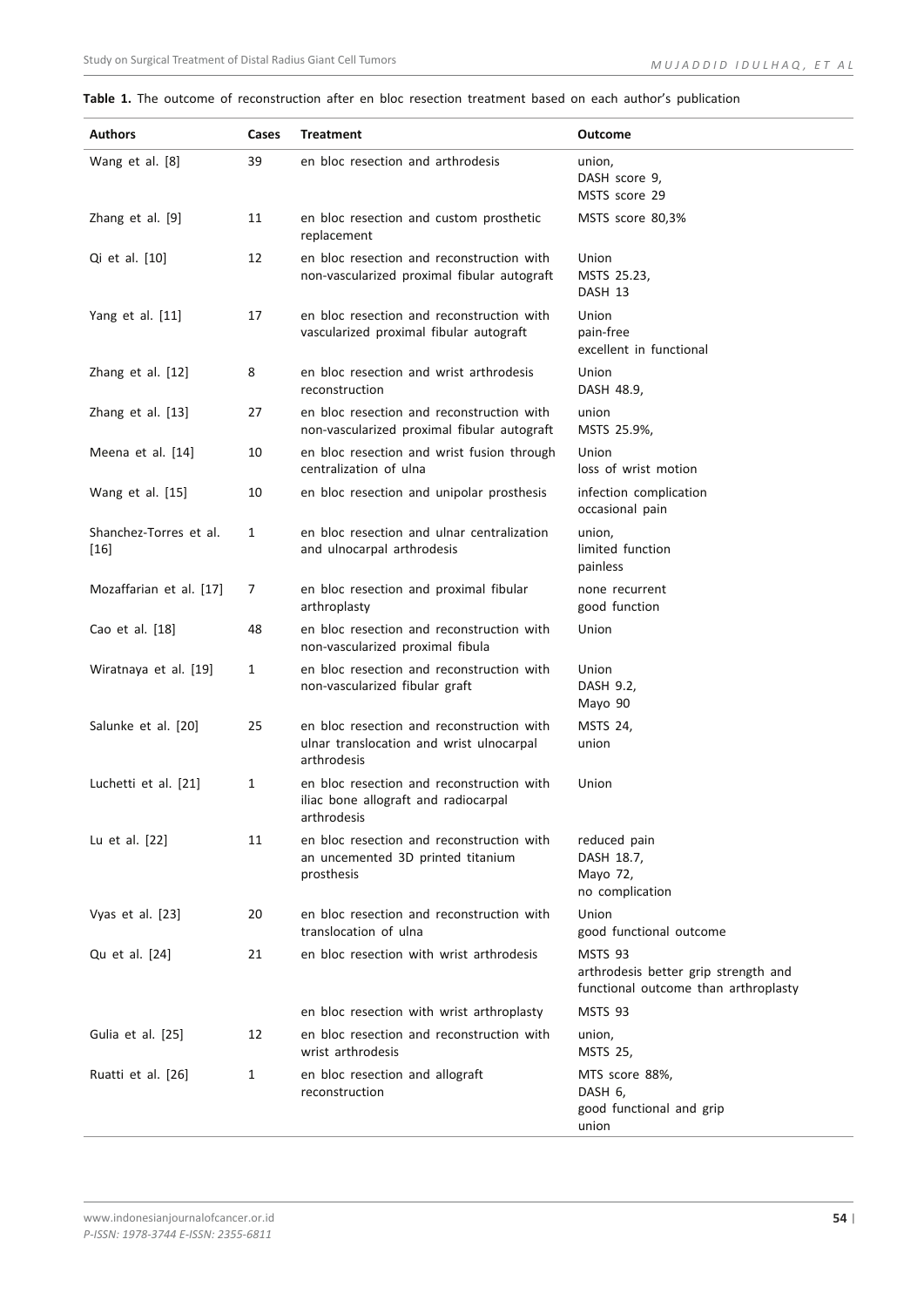| <b>Authors</b>         | Cases | <b>Treatment</b>                                                                                 | <b>Outcome</b>                                                                                         |
|------------------------|-------|--------------------------------------------------------------------------------------------------|--------------------------------------------------------------------------------------------------------|
| Abuhejleh et al. [27]  | 23    | en bloc resection and arthrodesis                                                                | MSTS 27                                                                                                |
|                        | 37    | en bloc resection and internal fixation<br>and fibular autograft                                 | <b>MSTS 27</b><br>recurrent 10,<br>non-union 5,                                                        |
| Barik et al. [28]      | 11    | en bloc resection and reconstruction<br>with non-vascularized proximal fibula                    | Mayo 66.36,<br>MSTS score 21.09 (18-24),                                                               |
| Bianchi et al. [29]    | 47    | en bloc resection and reconstruction<br>with non-vascularized fibular graft                      | DASH score 33.9<br>MSTS score 21                                                                       |
|                        | 20    | en bloc resection and wrist arthrodesis                                                          | DASH score 40.2<br>MSTS score 21                                                                       |
| Chobpentai et al. [30] | 90    | en bloc resection and reconstruction<br>with ulna transposition                                  | MSTS score 30 (78-87)                                                                                  |
| Kamal et al. [31]      | 12    | en bloc resection and reconstruction with<br>non/vascularized proximal fibular autograft         | MSTS score 100 in vascularized fibular graft,<br>MSTS score 77.7 in non-vascularized fibular<br>graft, |
| Handel et al. [32]     | 1     | en bloc resection and vascularized ulnar<br>transposition and radioscapholunate fusion           | pain relieved<br>DASH 15.5                                                                             |
| Kapoor et al. [33]     | 1     | en bloc resection and reconstruction with<br>centralization of the ulna and ulnocarpal<br>fusion | <b>MSTS 15</b>                                                                                         |
| Damert et al. [34]     | 1     | en bloc resection and reconstruction<br>with custom made wrist prosthesis<br>(UNI-2, Germany)    | DASH 27,<br>pain-free                                                                                  |
| Wang et al. [35]       | 15    | en bloc resection with allograft<br>reconstruction                                               | VAS 4.3,<br>Mayo 47.3,<br>MSTS 17.1,                                                                   |
|                        | 15    | en bloc resection with cementless 3D<br>printed prosthesis reconstruction                        | Mayo 51.7<br>MSTS 28,6%<br><b>VAS 4.2</b>                                                              |
| Marshall et al. [36]   | 1     | en bloc resection and allograft<br>reconstruction                                                | MSTS 27                                                                                                |

MSTS, musculoskeletal tumor society score; DASH, the disabilities of the arm, shoulder, and hand score; VAS, visual analogue scale

#### **DISCUSSION**

In the community, the distal radius is the third most common location for GCT after the distal femur and proximal tibia [8]. The surgical options for patients with this distal radius GCT vary [8,9]. In addition, the publication of distal radius GCT has had an increasing trend since 2015 (**Figure 1**). Based on the PubMed database, the number of publications on distal radius GCT surgical treatment in 2020 was approximately four times that of 2015. Most of the articles were retrospective studies and case reports. However, the number of samples in these retrospective studies was under 50 cases, indicating that distal radius GCT is still rare. One article had a systematic review of reconstruction with ulnar transposition in 90 cases, and the MSTS score was 30 in the outcome.

On the other hand, intralesional curettage, cementing, with or without bone graft, is the most common treatment for Campanacci I and II lesions [30]. However,

www.indonesianjournalofcancer.or.id *P-ISSN: 1978-3744 E-ISSN: 2355-6811*

Campanacci III or recurrent GCT is treated with en bloc resection [35]. Therefore, in Campanacci III and en bloc resection, reconstruction of the distal radius is recommended [35]. Several reconstruction methods for distal radius after en bloc resection include prosthesis arthroplasty, vascularized fibular graft, non-vascularized fibular graft, centralization ulna, ulnar translocation, radiocarpal arthrodesis, and allograft [20-25]. As seen in **Figure 3**, the most reconstructive option in the fiveyear publication used a non-vascularized fibular graft.

Furthermore, the median MSTS score of nonvascularized fibular grafts was approximately 24-27, but not all non-vascularized fibular graft reconstruction articles provided the MSTS score data. Besides, radiocarpal arthrodesis is also popular among these five-year publications. Radiocarpal arthrodesis after en bloc resection and bone graft has good results in relieving pain, union rate, and grip strength, but the range of motion should be limited. In addition, prosthesis arthroplasty is also popular in the last five years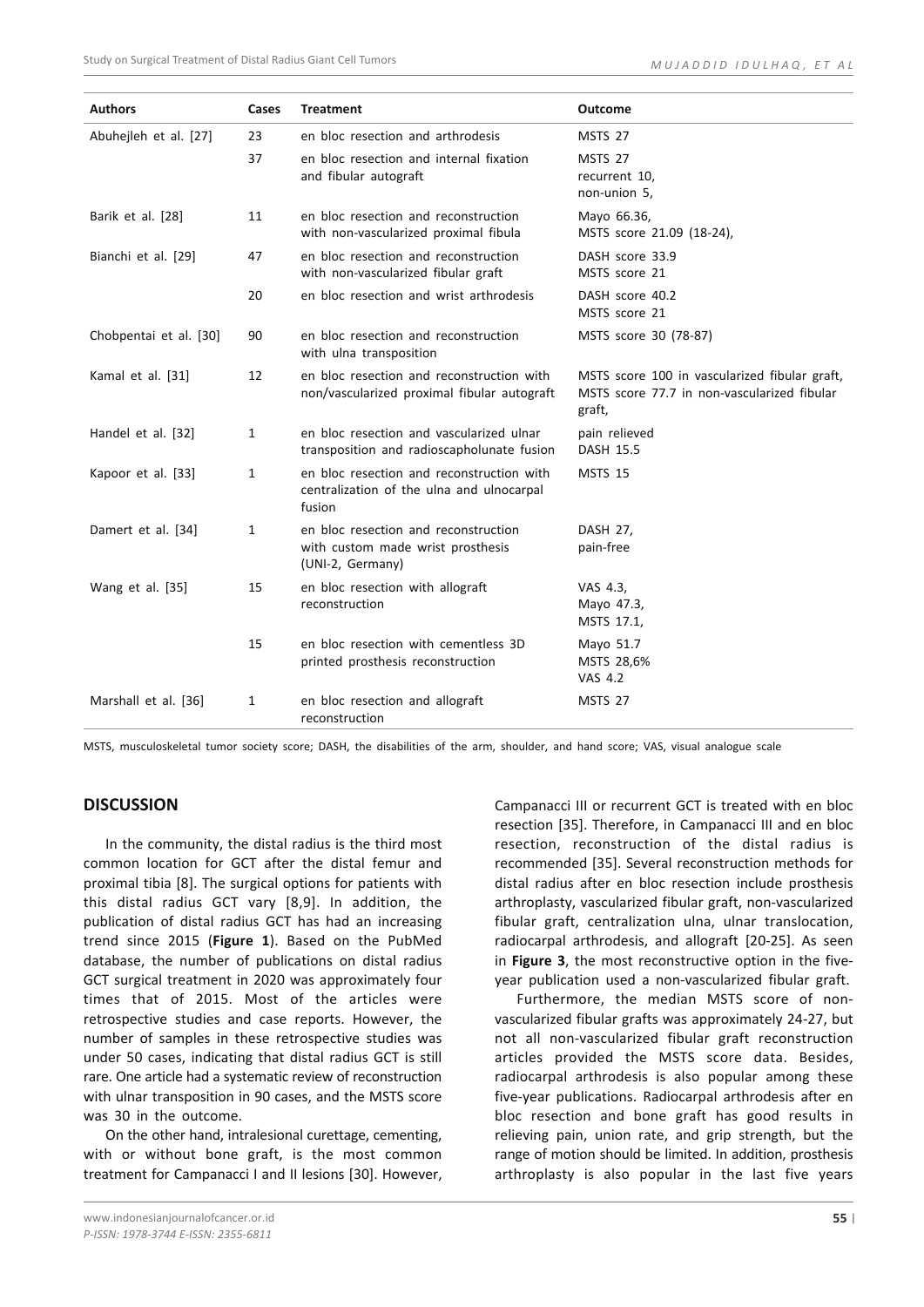publications on customized like 3D printing titanium or non-customized [34–35]. The excellent outcomes were presented in customized arthroplasty, such as pain-free and good functional scores. In unipolar arthroplasty, they reported outcomes with complications and occasional pain [15].

Meanwhile, the less popular reconstructions were allograft and ulna centralization. However, both reconstruction types are also beneficial for decreasing pain and functional outcome. Even the reconstruction types after en bloc resection vary; the most published article in these five years is intralesional curettage to treat distal radius GCT. Almost all articles showed the most significant functional outcomes after the treatment. However, the recurrent of GCT is still reported after intralesional curettage [27].

# **CONCLUSIONS**

The total number of articles in the last five years on the distal radius increased in 2020. Most article types were retrospective studies, followed by case reports and prospective studies. In the last five years, the most published treatment is intralesional curettage than en bloc resection, with excellent results in the intralesional curettage's functional outcome. However, treatment choices for reconstruction after en bloc resection vary. In the last five years, the most popular reconstruction uses a non-vascularized fibular graft, which also results in pain relief and functional outcomes. However, this study only presented data in the last five years. For this reason, it is necessary to conduct a comprehensive study to make the right treatment choice for distal radius GCT.

# **DECLARATIONS**

## **Ethics approval**

Ethical approval was issued by the Ethical Committee of Faculty of Medicine, Universitas Sebelas Maret

## **Competing interest**

The authors declare no competing interest in this study

## **Acknowledgment**

The authors wish to thank colleagues in the Department of Orthopedics and Traumatology, Faculty of Medicine, Universitas Sebelas Maret for the support and the encouragement to conduct this paper.

## **REFERENCES**

- 1. Panchwagh Y, Puri A, Agarwal M, et al. Giant cell tumor - distal end radius: Do we know the answer?. Indian J Orthop. 2007;41(2):139–45.
- 2. Errani C, Ruggieri P, Asenzio MA, et al. Giant cell tumor of the extremity: A review of 349 cases from a single institution. Cancer Treat Rev. 2010;36(1):1–7.
- 3. Siddiqui MA, Seng C, Tan MH. Risk factors for recurrence of giant cell tumours of bone. J Orthop Surg. 2014;22(1):108–10.
- 4. Saini R, Bali K, Bachhal V, et al. En bloc excision and autogenous fibular reconstruction for aggressive giant cell tumor of distal radius: a report of 12 cases and review of literature. J Orthop Surg Res. 2011;6:14.
- 5. Wysocki RW, Soni E, Virkus WW, et al. Is intralesional treatment of giant cell tumor of the distal radius comparable to resection with respect to local control and functional outcome?. Clin Orthop Relat Res. 2015;473(2):706–15.
- 6. Damert HG, Altmann S, Kraus A. Custom-made wrist prosthesis in a patient with giant cell tumor of the distal radius. Arch Orthop Trauma Surg. 2013;133(5):713–9.
- 7. van der Heijden L, Dijkstra PDS, Blay JY, Gelderblom H. Giant cell tumour of bone in the denosumab era. Eur J Cancer. 2017;77:75–83.
- 8. Wang T, Chan CM, Yu F, et al. Does wrist arthrodesis with structural iliac crest bone graft after wide resection of distal radius giant cell tumor result in satisfactory function and local control?. Clin Orthop Relat Res. 2017;475(3):767–75.
- 9. Zhang S, Xu MT, Wang XQ, Wang JJ. Functional outcome of en bloc excision and custom prosthetic replacement for giant cell tumor of the distal radius. J Orthop Sci. 2015;20(6):1090–7.
- 10. Qi DW, Wang P, Ye ZM, et al. Clinical and radiographic results of reconstruction with fibular autograft for distal radius giant cell tumor. Orthop Surg. 2016;8(2):196–204.
- 11. Yang Yf, Wang Jw, Huang P, et al. Distal radius reconstruction with vascularized proximal fibular autograft after en-bloc resection of recurrent giant cell tumor. BMC Musculoskelet Disord. 2016:17;346.
- 12. Zhang W, Zhong J, Li D, et al. Functional outcome of en bloc resection of a giant cell tumour of the distal radius and arthrodesis of the wrist and distal ulna using an ipsilateral double barrel segmental ulna bone graft combined with a modified Sauve-Kapandji procedure. J Hand Surg Eur Vol. 2017;42(4):377–81.